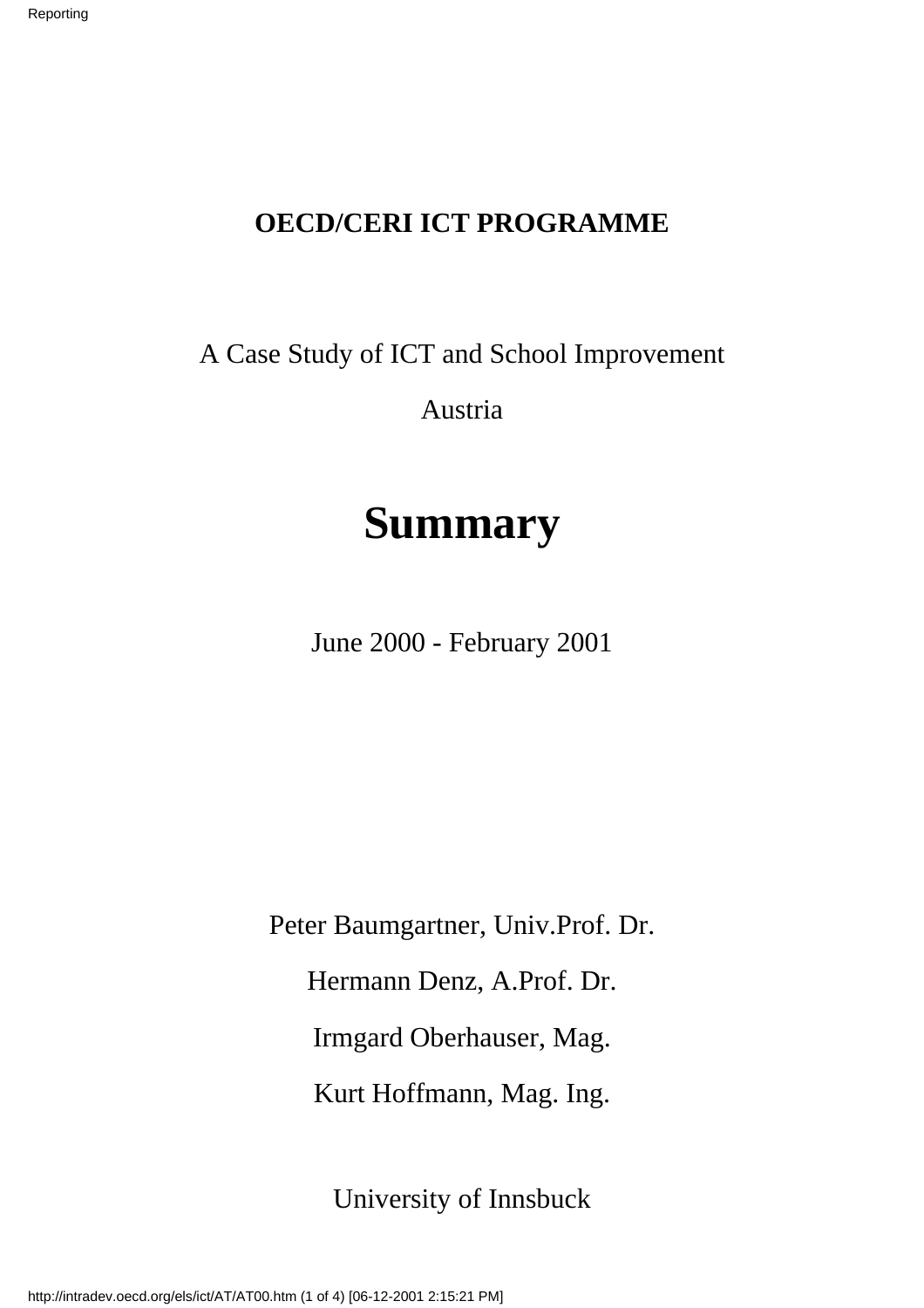### Austria

# **Hypotheses**

The following section summarizes the most important results obtained through the analysis of the case studies.

#### **Hypothesis 1**

*Technology is a strong catalyst for educational reform, especially when the World Wide Web is involved. The rival hypothesis is that where true reform is found, technology serves only as an additional resource and not as a catalyst, and that the forces that drove the reform also drove the application of technology to specific educational problems.*

The ICT implementation has changed things in the schools investigated, but no great educational reform has taken place in Austria. At present, it is possible to identify three positive results brought about by the ICT emphasis in the selected schools:

- 1. an increase in student enrollment
- 2. more students with high abilities attend the ICT emphasis
- 3. increased reflection on some processes, e.g. teaching, organizing of schedules, etc.

The great educational reform, however, failed to address basic conditions (legislative and administrative).

#### **Hypothesis 2**

*The diffusion of the reform (and therefore of ICT) followed the traditional diffusion pattern for reforms and innovations as outlined by Rogers (1995). The rival hypothesis is that technology functions differently from traditional innovations and reforms and that different diffusion patterns therefore occur.*

The ICT implementation was always started by a small team of teachers who were interested in ICT. The ICT emphasis spread throughout the school (Kinkplatz) but often involved only a minority of teachers. This development depends on three factors:

• the working atmosphere in general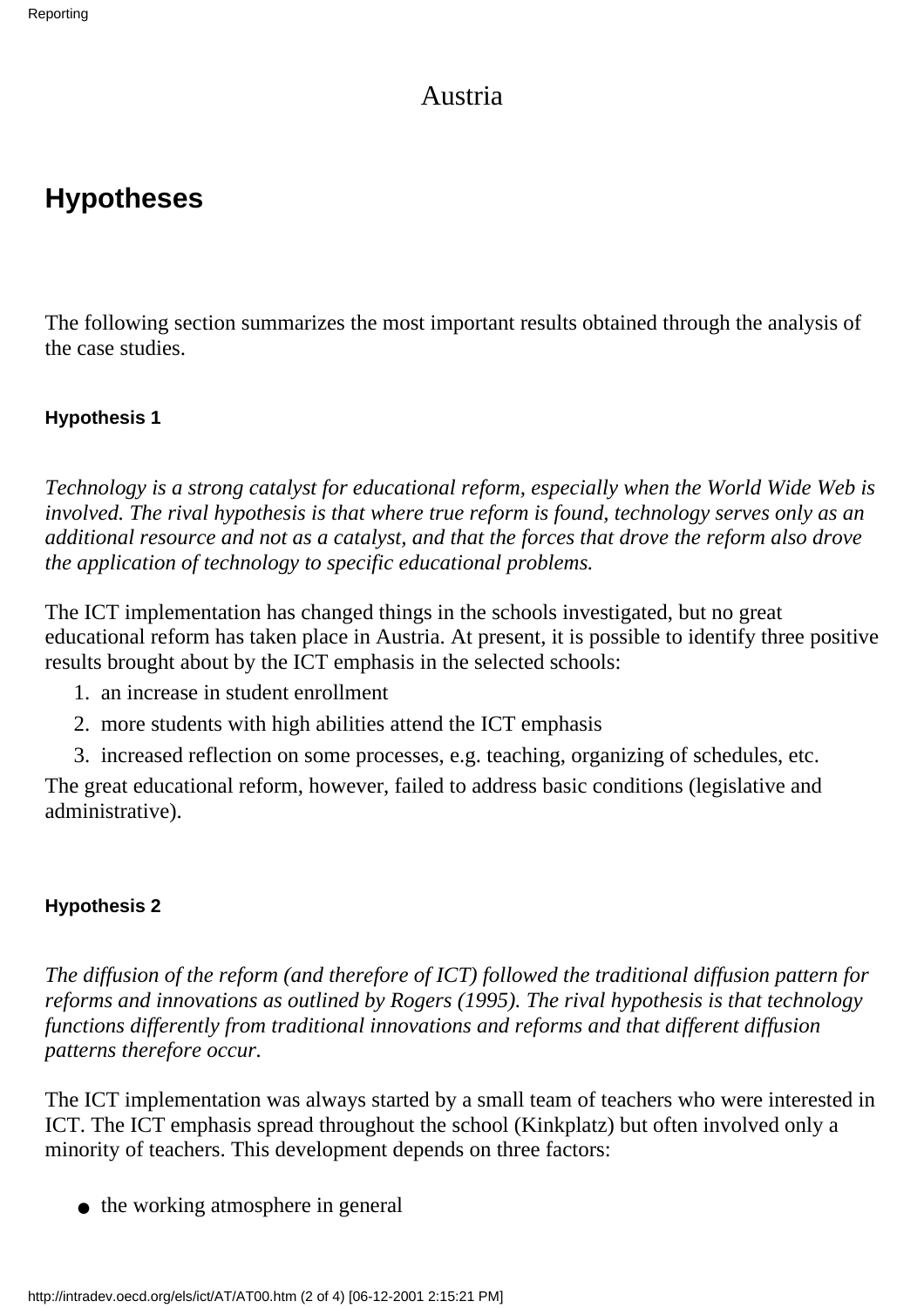- the demographic composition of the teaching staff (e.g. age, gender) and
- the readiness of teachers to try something new

#### **Hypothesis 3**

*Successful implementation of ICT depends mostly upon the technological infrastructure and student ICT competence rather than upon staff competence in the integration of ICT into instruction. The rival hypothesis is that teachers mediate such applications when they are successful, and that their academic value relates positively to teacher competence.*

In the long term, it is important that the technological infrastructure really work; otherwise the teachers and IT specialists involved will be frustrated, and no meaningful planning is possible (e.g. planning of lessons, hardware and software updates, manpower planning, etc.). Furthermore, it is important for at least a couple of members of the teaching staff to be extraordinarily engaged and have very good ICT skills so they can support their colleagues. In fact, the rival hypothesis more accurately shows the status of ICT implementation. The more familiar and comfortable teachers are with using ICT, the more they will use it for their teaching preparation and for their actual teaching.

#### **Hypothesis 4**

*Gaps in performance between high and low income students will be enlarged rather than diminished where all students have equal access to ICT. The rival hypothesis is that equal access to ICT will lead to high poverty students closing the gap with low poverty students.*

The problem, according to a majority of teachers, is that ICT widens the gap between students who have a PC and Internet access at home and those who don t. Students with a computer at home have better skills as a result of more practice. It would be a great challenge for the schools to introduce measures to close this gap.

#### **Hypothesis 5**

*Successful implementation of ICT will lead to the same or higher academic standards in spite of the low quality of many ICT materials. Academic standards are a function of teacher and school expectations and not of the standards of textbooks, ICT materials, and the like. The alternative hypothesis is that ICT use will lead to a lowering of academic standards as students spend more time on marginally beneficial searches and in browsing poor quality Web and*